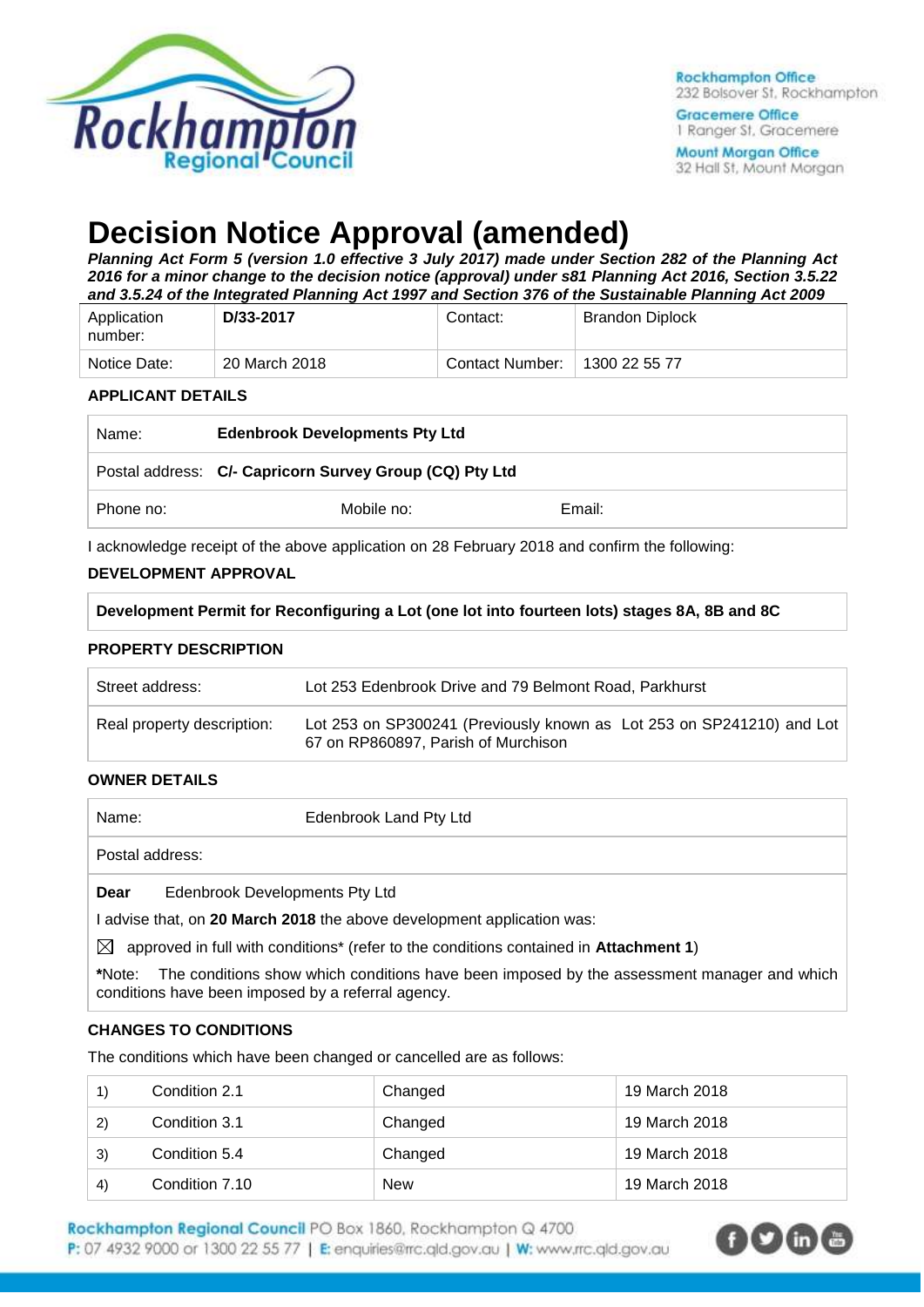| 5) |  | ltem ! |  |
|----|--|--------|--|
|    |  |        |  |

5 Changed 19 March 2018

#### **1. DETAILS OF THE APPROVAL**

|                                                                                                                                                                            | <b>Development</b><br><b>Permit</b> | Preliminary<br>Approval |
|----------------------------------------------------------------------------------------------------------------------------------------------------------------------------|-------------------------------------|-------------------------|
| Development assessable under the planning scheme, a temporary local<br>planning instrument, a master plan or a preliminary approval which<br>includes a variation approval | $\boxtimes$                         |                         |

#### **2. CONDITIONS**

This approval is subject to the conditions in Attachment 1.

#### **3. FURTHER DEVELOPMENT PERMITS REQUIRED**

Please be advised that the following development permits are required to be obtained before the development can be carried out:

| Type of development permit required | Subject of the required development permit |
|-------------------------------------|--------------------------------------------|
| <b>Operational Works</b>            | Road Works                                 |
|                                     | Sewerage Works                             |
|                                     | Water Works                                |
|                                     | Stormwater Works                           |
|                                     | Site Works                                 |
|                                     | Inter-allotment Drainage Works             |

#### **4. REFERRAL AGENCIES** NIL

#### **5. THE APPROVED PLANS**

**The approved development must be completed and maintained generally in accordance with the approved drawings and documents:**

| Plan/Document Name                                                                     | <b>Plan/Document Reference</b> | Dated            |
|----------------------------------------------------------------------------------------|--------------------------------|------------------|
| <b>Property Description</b>                                                            | 1096-ROL1 Rev 2                | 16 February 2018 |
| Concept Landscaping Plan                                                               | 1096-ROL6 Rev 2                | 16 February 2018 |
| <b>Building Setback Details</b>                                                        | 1096-ROL7 Rev 2                | 16 February 2018 |
| Staging Details and Pathway Strategy                                                   | 1096-ROL5 Rev 2                | 16 February 2018 |
| Preliminary Infrastructure Details                                                     | 1096-ROL3 Rev 2                | 16 February 2018 |
| Proposal Plan                                                                          | 1096-ROL2 Rev 2                | 16 February 2018 |
| Stormwater Management - Water Quality                                                  | 1096-ROL4 Rev 2                | 16 February 2018 |
| Downstream Flood Impacts - Catchment Plan                                              | 1097-FM01 Issue 2              | 1 December 2017  |
| Downstream Flood Impacts - Adjoining Existing<br>Development Stormwater Drainage       | 1097-FM02 Issue 1              | 1 December 2017  |
| Downstream Flood Impacts - 1 in 100 year Flood<br>Mapping Pre Edenbrook Stage 7 and 8  | 1097-FM03 Issue 2              | 1 December 2017  |
| Downstream Flood Impacts - 1 in 100 year Flood<br>Mapping Post Edenbrook Stage 7 and 8 | 1097-FM04 Issue 2              | 1 December 2017  |
| Downstream Flood Impacts - Edenbrook Stages 7 &<br>8 Stormwater Drainage Connection    | 1097-FM05 Issue 2              | 1 December 2017  |

## **6. CURRENCY PERIOD FOR THE APPROVAL (S.85)**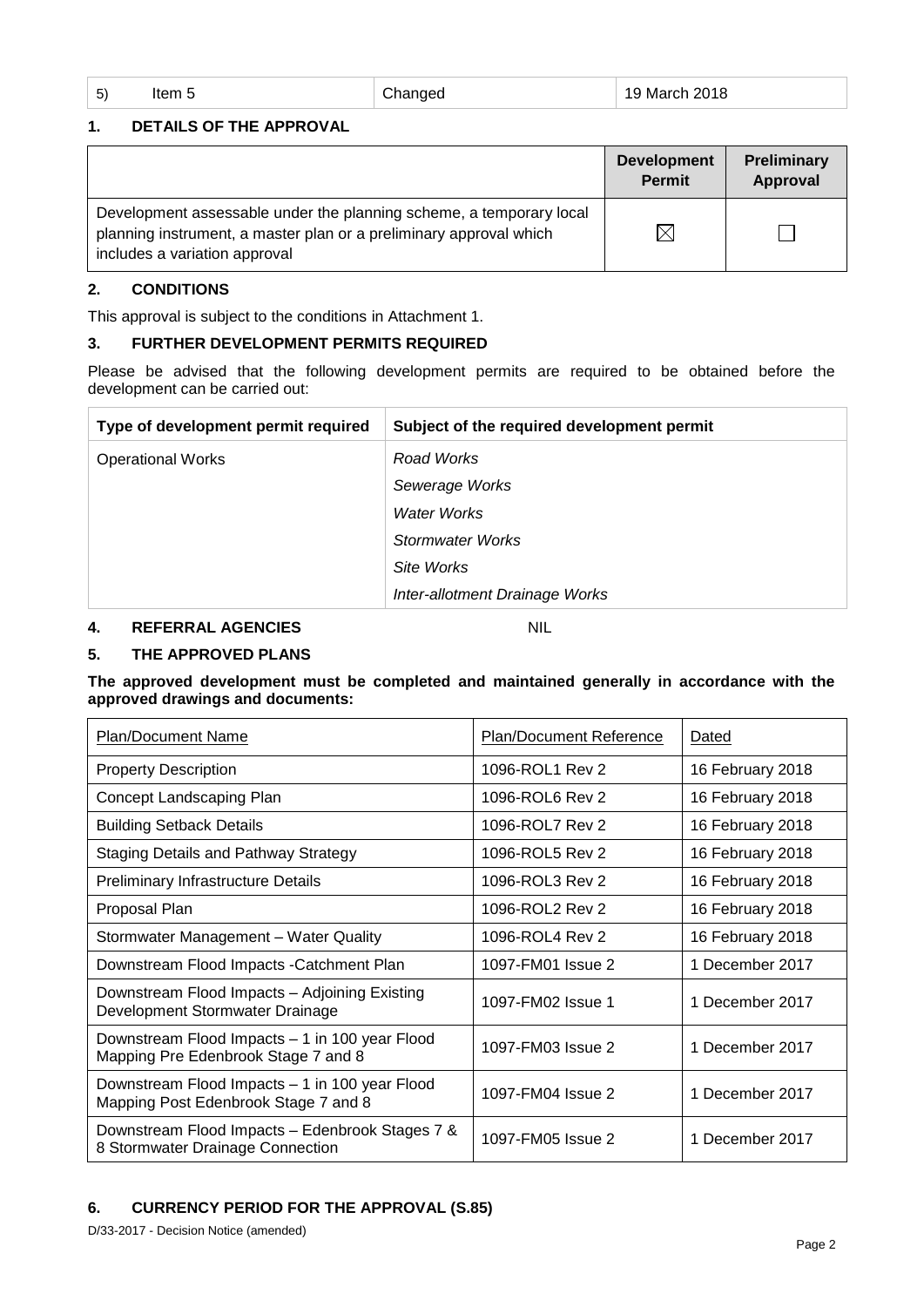The standard relevant periods stated in section 85 of *Planning Act 20016* apply to each aspect of development in this approval, if not stated in the conditions of approval attached.

#### **7. STATEMENT OF REASONS**

| <b>Description of the</b><br>development | The proposed development is for Reconfiguring a Lot (one lot into fourteen<br>lots) for stages 8A, 8B and 8C.                                                                                                                                                                                                                                                   |  |
|------------------------------------------|-----------------------------------------------------------------------------------------------------------------------------------------------------------------------------------------------------------------------------------------------------------------------------------------------------------------------------------------------------------------|--|
| <b>Reasons for Decision</b>              | The proposed change does not compromise the achievements of the<br>a)<br>Desired Environmental Outcomes in the Rockhampton City Plan 2005<br>(superseded); and                                                                                                                                                                                                  |  |
|                                          | Assessment of the development against the relevant zone purpose,<br>b)<br>planning scheme codes and planning scheme policies demonstrates that<br>the proposed development will not cause significant adverse impacts on<br>the surrounding natural environment, built environment and infrastructure,<br>community facilities, or local character and amenity. |  |
| <b>Assessment</b><br><b>Benchmarks</b>   | The proposed development was assessed against the following assessment<br>benchmarks:                                                                                                                                                                                                                                                                           |  |
|                                          | Edenbrook Residential Area (Traditional Residential)                                                                                                                                                                                                                                                                                                            |  |
|                                          | <b>Conservational Residential Precinct</b>                                                                                                                                                                                                                                                                                                                      |  |
|                                          | Reconfiguring a Lot Code                                                                                                                                                                                                                                                                                                                                        |  |
| <b>Matters prescribed by</b>             | The State Planning Policy - Part $E_i$                                                                                                                                                                                                                                                                                                                          |  |
| regulation                               | The Central Queensland Regional Plan;<br>٠                                                                                                                                                                                                                                                                                                                      |  |
|                                          | The Rockhampton City Plan 2005.<br>٠                                                                                                                                                                                                                                                                                                                            |  |
|                                          | The common material, being the material submitted with the<br>application.                                                                                                                                                                                                                                                                                      |  |

#### **8. RIGHTS OF APPEAL**

The rights of an applicant to appeal to a tribunal or the Planning and Environment Court against a decision about a development application are set out in chapter 6, part 1 of the *Planning Act 2016*. For particular applications, there may also be a right to make an application for a declaration by a tribunal (see chapter 6, part 2 of the *Planning Act 2016).*

#### *Appeal by an applicant*

An applicant for a development application may appeal to the Planning and Environment Court against the following:

- the refusal of all or part of the development application
- a provision of the development approval
- the decision to give a preliminary approval when a development permit was applied for
- a deemed refusal of the development application.

An applicant may also have a right to appeal to the Development tribunal. For more information, see schedule 1 of the *Planning Act 2016*.

The timeframes for starting an appeal in the Planning and Environment Court are set out in section 229 of the *Planning Act 2016*.

**Attachment 2** is an extract from the *Planning Act 2016* that sets down the applicant's appeal rights and the appeal rights of a submitter.

#### **9. WHEN THE DEVELOPMENT APPROVAL TAKES EFFECT**

This development approval takes effect:

From the time the decision notice is given – if there is no submitter and the applicant does not appeal the decision to the court.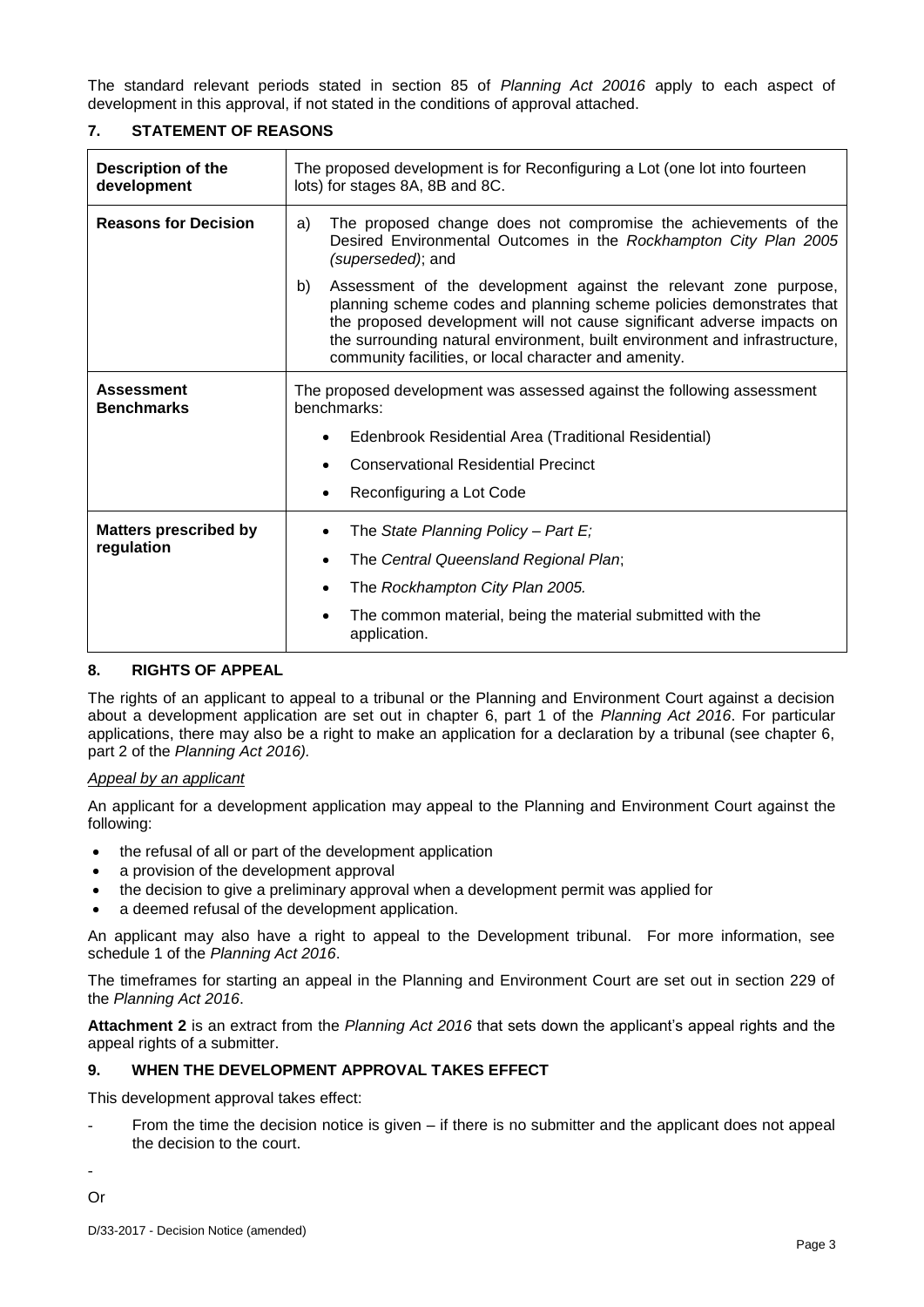When the submitter's appeal period ends  $-$  if there is a submitter and the applicant does not appeal the decision to the court.

Or

- Subject to the decision of the court, when the appeal is finally decided – if an appeal is made to the court.

This approval will lapse unless substantially commenced within the above stated relevant periods (refer to sections 85 of *Planning Act 2016* for further details).

#### **10. ORIGINAL DECISION ASSESSMENT MANAGER**

| Tarnya Fitzgibbon<br>Name:<br><b>COORDINATOR</b><br>DEVELOPMENT ASSESSMENT |                           | Date:      | 23 January 2018 |               |
|----------------------------------------------------------------------------|---------------------------|------------|-----------------|---------------|
| 11.                                                                        | <b>ASSESSMENT MANAGER</b> |            |                 |               |
| Name:                                                                      | <b>Tarnya Fitzgibbon</b>  | Signature: | Date:           | 20 March 2018 |

# **Attachment 1 – Conditions of the approval**

**DEVELOPMENT ASSESSMENT**

*Part 1* **–** *Conditions imposed by the assessment manager [Note: where a condition is imposed about infrastructure under Chapter 4 of the Planning Act 2016, the relevant provision of the Act under which this condition was imposed must be specified.]*

**Attachment 2—Extract on appeal rights**

**COORDINATOR**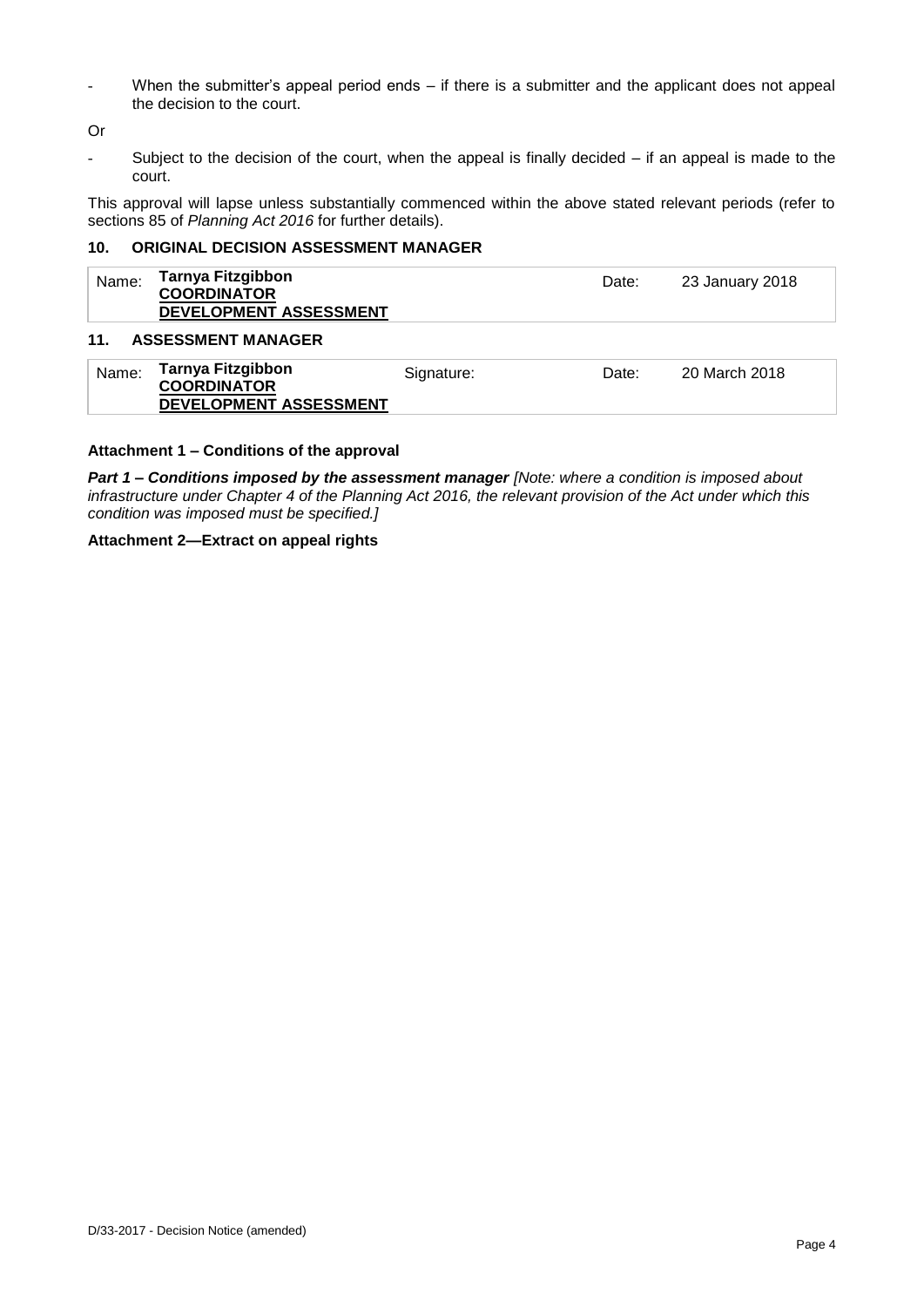

# **Attachment 1 – Part 1**

# **Rockhampton Regional Council Conditions**

*PLANNING ACT 2016*

## 1.0 ADMINISTRATION

- 1.1 The Developer and his employee, agent, contractor or invitee is responsible for ensuring compliance with the conditions of this development approval.
- 1.2 Where these Conditions refer to "Council" in relation to requiring Council to approve or to be satisfied as to any matter, or conferring on the Council a function, power or discretion, that role may be fulfilled in whole or in part by a delegate appointed for that purpose by the Council.
- 1.3 All conditions, works, or requirements of this development approval must be undertaken, completed, and be accompanied by a Compliance Certificate for any operational works required by this development approval:
	- 1.3.1 to Council's satisfaction;
	- 1.3.2 at no cost to Council; and
	- 1.3.3 prior to the issue of the Compliance Certificate for the Survey Plan,

unless otherwise stated.

- 1.4 Infrastructure requirements of this development approval must be contributed to the relevant authorities, where applicable, at no cost to Council, prior to the issue of the Compliance Certificate for the Survey Plan, unless otherwise stated.
- 1.5 The following further Development Permits must be obtained prior to the commencement of any works associated with their purposes:
	- 1.5.1 Operational Works:
		- (i) Road Works;
		- (ii) Sewerage Works;
		- (iii) Water Works;
		- (iv) Stormwater Works;
		- (v) Inter-allotment Drainage Works; and
		- (vi) Site Works.
- 1.6 All works must be designed, constructed and maintained in accordance with the relevant Council policies, guidelines and standards, unless otherwise stated.
- 1.7 All engineering drawings/specifications, design and construction works must be in accordance with the requirements of the relevant *Australian Standards* and must be approved, supervised and certified by a Registered Professional Engineer of Queensland.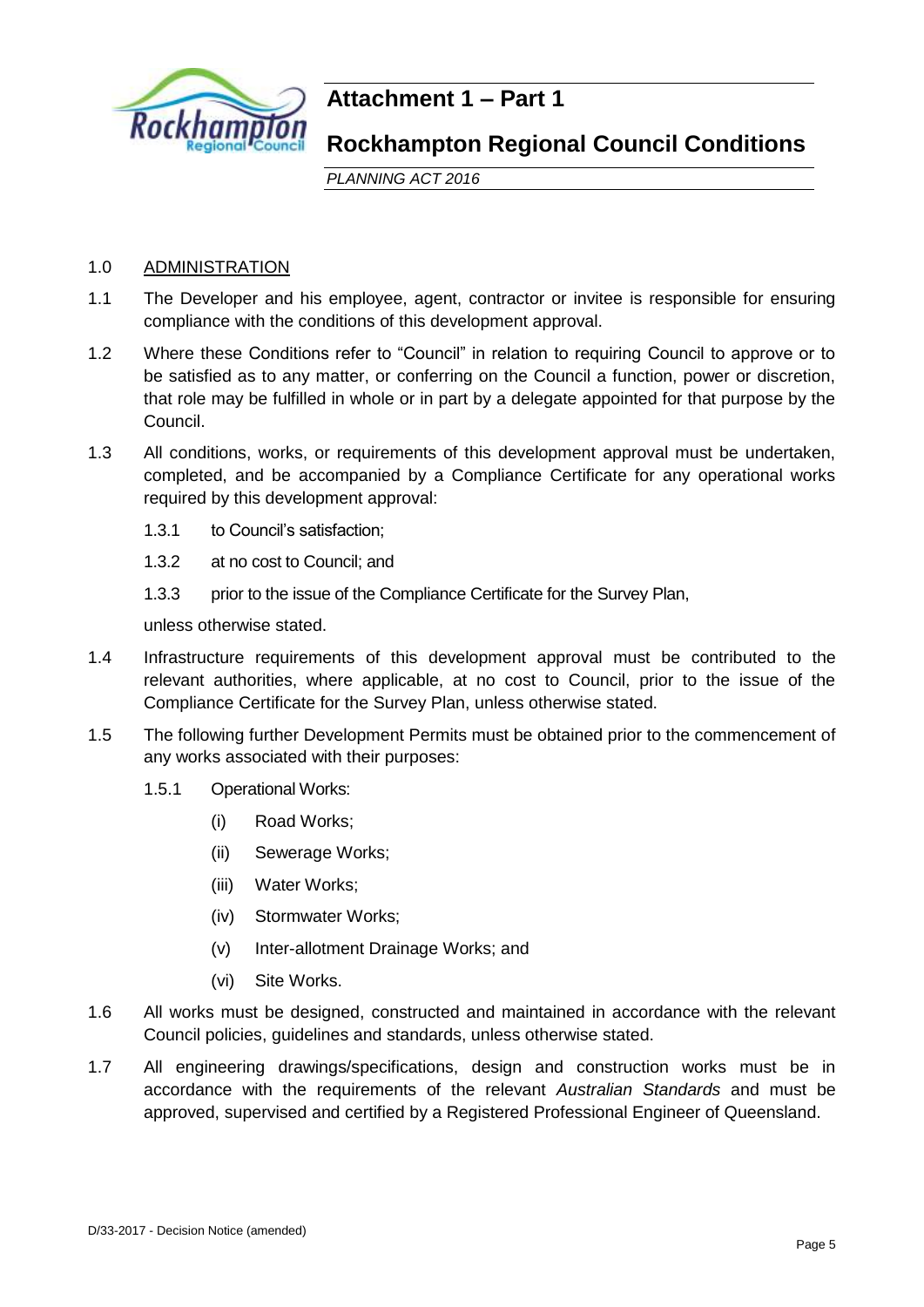## 2.0 APPROVED PLANS AND DOCUMENTS

2.1 The approved development must be completed and maintained generally in accordance with the approved plans and documents, except where amended by any condition of this development approval:

| <b>Plan/Document Name</b>                                                                     | Plan/Document<br>Reference | Dated            |
|-----------------------------------------------------------------------------------------------|----------------------------|------------------|
| <b>Property Description</b>                                                                   | 1096-ROL1 Rev 2            | 16 February 2018 |
| <b>Concept Landscaping Plan</b>                                                               | 1096-ROL6 Rev 2            | 16 February 2018 |
| <b>Building Setback Details</b>                                                               | 1096-ROL7 Rev 2            | 16 February 2018 |
| <b>Staging Details and Pathway Strategy</b>                                                   | 1096-ROL5 Rev 2            | 16 February 2018 |
| <b>Preliminary Infrastructure Details</b>                                                     | 1096-ROL3 Rev 2            | 16 February 2018 |
| Proposal Plan                                                                                 | 1096-ROL2 Rev 2            | 16 February 2018 |
| Stormwater Management - Water<br>Quality                                                      | 1096-ROL4 Rev 2            | 16 February 2018 |
| Downstream Flood Impacts - Catchment<br>Plan                                                  | 1097-FM01 Issue 2          | 1 December 2017  |
| Downstream Flood Impacts - Adjoining<br><b>Existing Development Stormwater</b><br>Drainage    | 1097-FM02 Issue 1          | 1 December 2017  |
| Downstream Flood Impacts - 1 in 100<br>year Flood Mapping Pre Edenbrook<br>Stage 7 and 8      | 1097-FM03 Issue 2          | 1 December 2017  |
| Downstream Flood Impacts - 1 in 100<br>year Flood Mapping Post Edenbrook<br>Stage 7 and 8     | 1097-FM04 Issue 2          | 1 December 2017  |
| Downstream Flood Impacts -<br>Edenbrook Stages 7 & 8 Stormwater<br><b>Drainage Connection</b> | 1097-FM05 Issue 2          | 1 December 2017  |

- 2.2 Where there is any conflict between the conditions of this development approval and the details shown on the approved plans and documents, the conditions of this development approval must prevail.
- 2.3 Where conditions require the above plans or documents to be amended, the revised document(s) must be submitted for approval by Council prior to the submission of an application for a Development Permit for Operational Works.

## 3.0 STAGED DEVELOPMENT

- 3.1 This development approval is for a development to be undertaken in three (3) discrete stages, namely:
	- 3.1.1 Lot 67, Lot 253 and drainage easement (Stage 8A);
	- 3.1.2 Lots 113, 114, 118, 119 and Lots 126 128 (Stage 8B);
	- 3.1.3 Lots 120 to 125 (Stage 8C).

in accordance with the approved plans (refer to condition 2.1).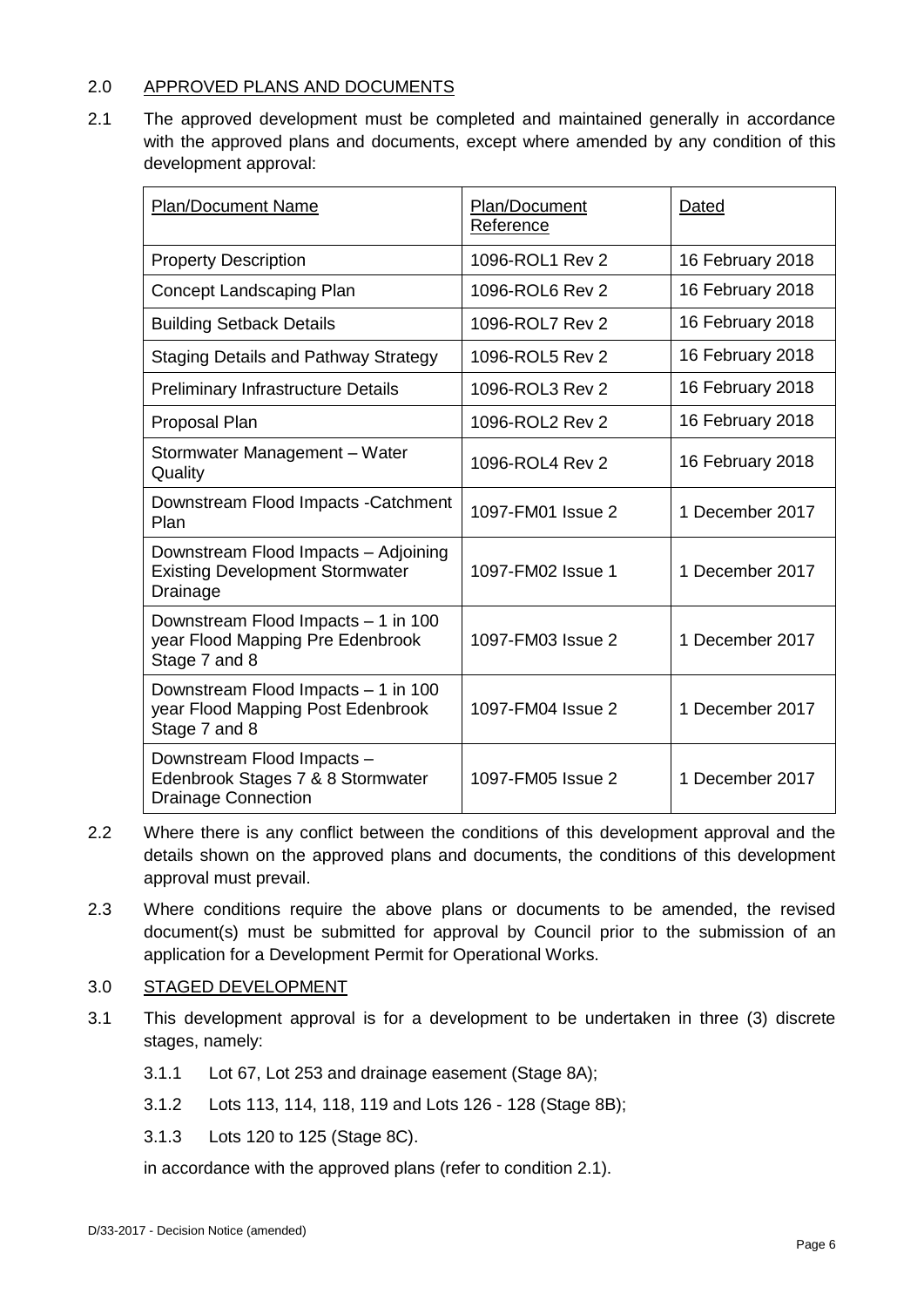Stages must be completed in chronological order. Unless otherwise expressly stated, the conditions must be read as being applicable to all stages.

## 4.0 ROAD WORKS

- 4.1 A Development Permit for Operational Works (road works) must be obtained prior to the commencement of any road works required by this development approval.
- 4.2 All road works must be designed and constructed in accordance with the approved plans (refer to condition 2.1), *Capricorn Municipal Development Guidelines*, and relevant *Australian Standards* and *Austroads Guidelines* and the provisions of a Development Permit for Operational Works (road works).
- 4.3 Any application for a Development Permit for Operational Works (road works) must demonstrate that all new roads and road reserves included in the application connect with existing constructed road(s) at the time of making the application.
- 4.4 The design and construction of all terminating roads must include a temporary turning area, which complies with the relevant performance and technical criteria, and facilitates suitable turning movements for a refuse collection vehicle.
- 4.5 A concrete pathway, with a minimum width of 1.2 metres, must be constructed on the southern side of Ridgewood Terrace in accordance with the approved plans.
- 4.6 All pathways and access ramps must be designed and constructed in accordance with *Australian Standard AS1428 "Design for access and mobility"*. All pathways located within a road reserve or public use land must be provided with public space lighting in accordance with *Australian Standard AS1158 "Lighting for roads and public spaces"*.
- 4.7 All pathways must incorporate kerb ramps at all road crossing points.
- 4.8 Traffic signs and pavement markings must be provided in accordance with the *Manual of Uniform Traffic Control Devices – Queensland*. Where necessary, existing traffic signs and pavement markings must be modified in accordance with the *Manual of Uniform Traffic Control Devices – Queensland*.

## 5.0 SEWERAGE WORKS

- 5.1 A Development Permit for Operational Works (sewerage works) must be obtained prior to the commencement of any sewerage works required by this development approval.
- 5.2 All sewerage works must be designed and constructed in accordance with the approved plans (refer to condition 2.1), *Capricorn Municipal Development Guidelines*, *Water Supply (Safety and Reliability) Act 2008*, *Plumbing and Drainage Act 2002* and the provisions of a Development Permit for Operational Works (sewerage works).
- 5.3 All lots within the development must be connected to Council's reticulated sewerage network. Each lot must be provided with its own separate sewerage connection point, located wholly within its respective property boundary.
- 5.4 Sewerage works for Stage 5 development (D/27-2017) must be completed prior to the commencement of any sewerage construction works for stages 8A, 8B and 8C.
- 5.5 Sewerage infrastructure must be provided to the upstream development boundary for connectivity.
- 5.6 The finished sewerage access chamber surface must be at a sufficient level to avoid ponding of stormwater above the top of the chamber.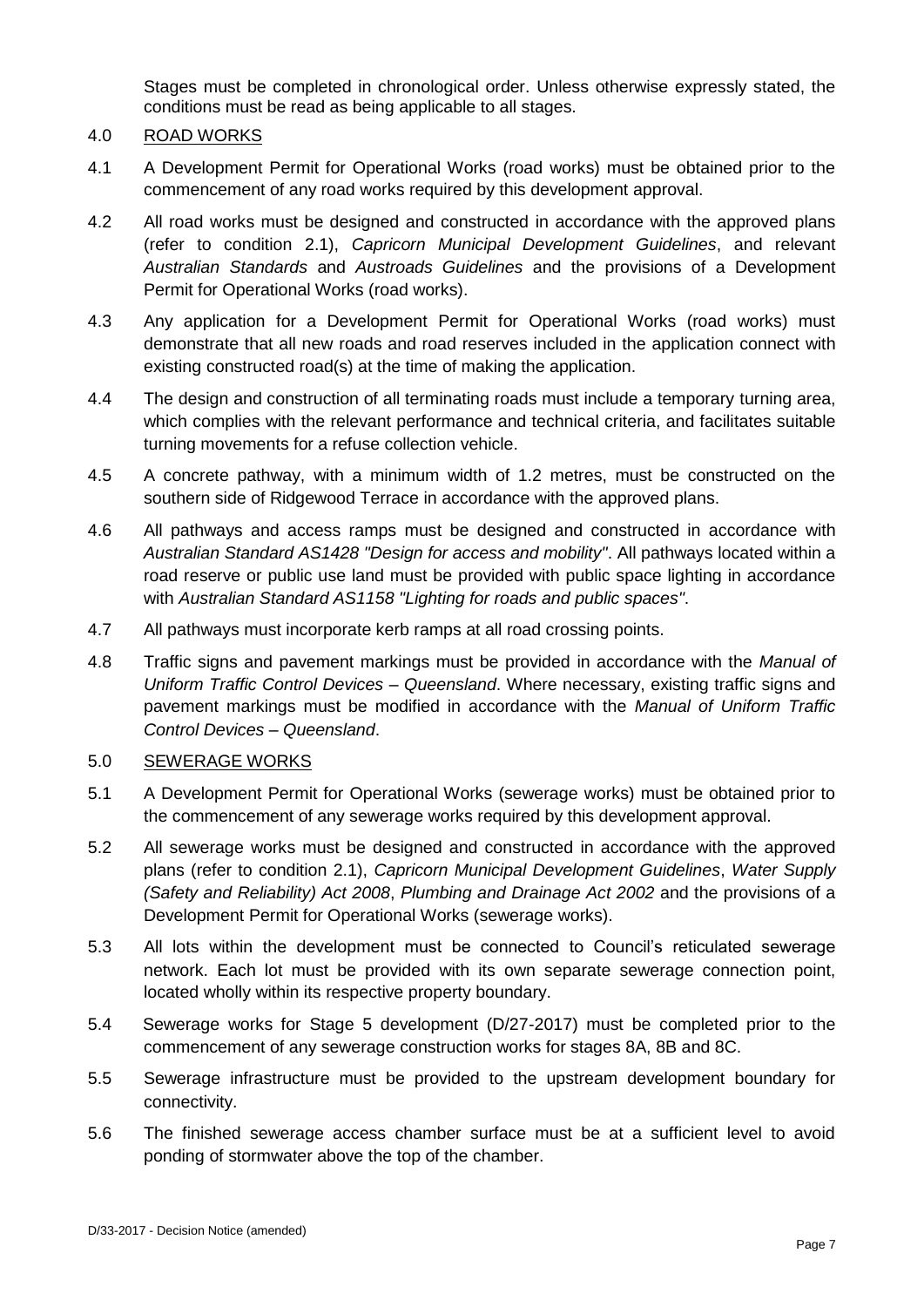- 5.7 Easements must be provided over all sewerage infrastructure located within private property. The easement location(s) and width(s) must be in accordance with the requirements of the *Capricorn Municipal Development Guidelines*.
- 5.8 Large trees must not be planted within one (1) metre of the centreline of any sewerage infrastructure; small shrubs and groundcover are acceptable.

## 6.0 WATER WORKS

- 6.1 A Development Permit for Operational Works (water works) must be obtained prior to the commencement of any water works required by this development approval.
- 6.2 All water works must be designed and constructed in accordance with the approved plans (refer to condition 2.1), *Capricorn Municipal Development Guidelines*, *Water Supply (Safety and Reliability) Act 2008*, *Plumbing and Drainage Act 2002* and the provisions of a Development Permit for Operational Works (water works).
- 6.3 All lots within the development must be connected to Council's reticulated water network. Each lot must be provided with its own separate water connection point located wholly within its respective property boundary.
- 6.4 Water infrastructure must be provided to the development boundaries for connectivity.
- 6.5 All proposed reticulated water network mains must be interconnected to eliminate dead ends. Looped mains are permitted in cul-de-sacs.

## 7.0 STORMWATER WORKS

- 7.1 A Development Permit for Operational Works (stormwater works) must be obtained prior to the commencement of any stormwater works required by this development approval.
- 7.2 All stormwater drainage works must be designed and constructed in accordance with the approved plans (refer to condition 2.1), *Queensland Urban Drainage Manual*, *Capricorn Municipal Development Guidelines*, sound engineering practice and the provisions of a Development Permit for Operational Works (stormwater works).
- 7.3 All stormwater must drain to a demonstrated lawful point of discharge and must not adversely affect surrounding land or infrastructure in comparison to the pre-development conditions, including but not limited to blocking, altering or diverting existing stormwater runoff patterns or having the potential to cause damage to other infrastructure.
- 7.4 The proprietary stormwater quality device proposed at the outfall must be sized and upgraded as necessary to meet the reduction targets outlined in the State Planning Policy with respect to Total Suspended Solids (TSS). Details of this device and amended reduction performance evaluation outputs must be provided with the Operational Works application.
- 7.5 The Developer must pipe the eighteen percent Average Exceedance Probability (18% AEP) flows from the subject development through existing drainage Easement B as shown on Drawing 1097-FM05 Issue 2 dated 01/12/2017. Details of this pipework and how it outlets to the existing culvert must be provided with the Operational Works application.
- 7.6 The Developer must provide a signed agreement from the owners of Lot 67 RP860897 stipulating that they agree to the change in catchment conditions or the effects of any outfall from the subject development through or into Easement B. This agreement must be provided with the Operational Works application.
- 7.7 Any application for a Development Permit for Operational Works (stormwater works) must be accompanied by Drainage Strategy, prepared and certified by a Registered Professional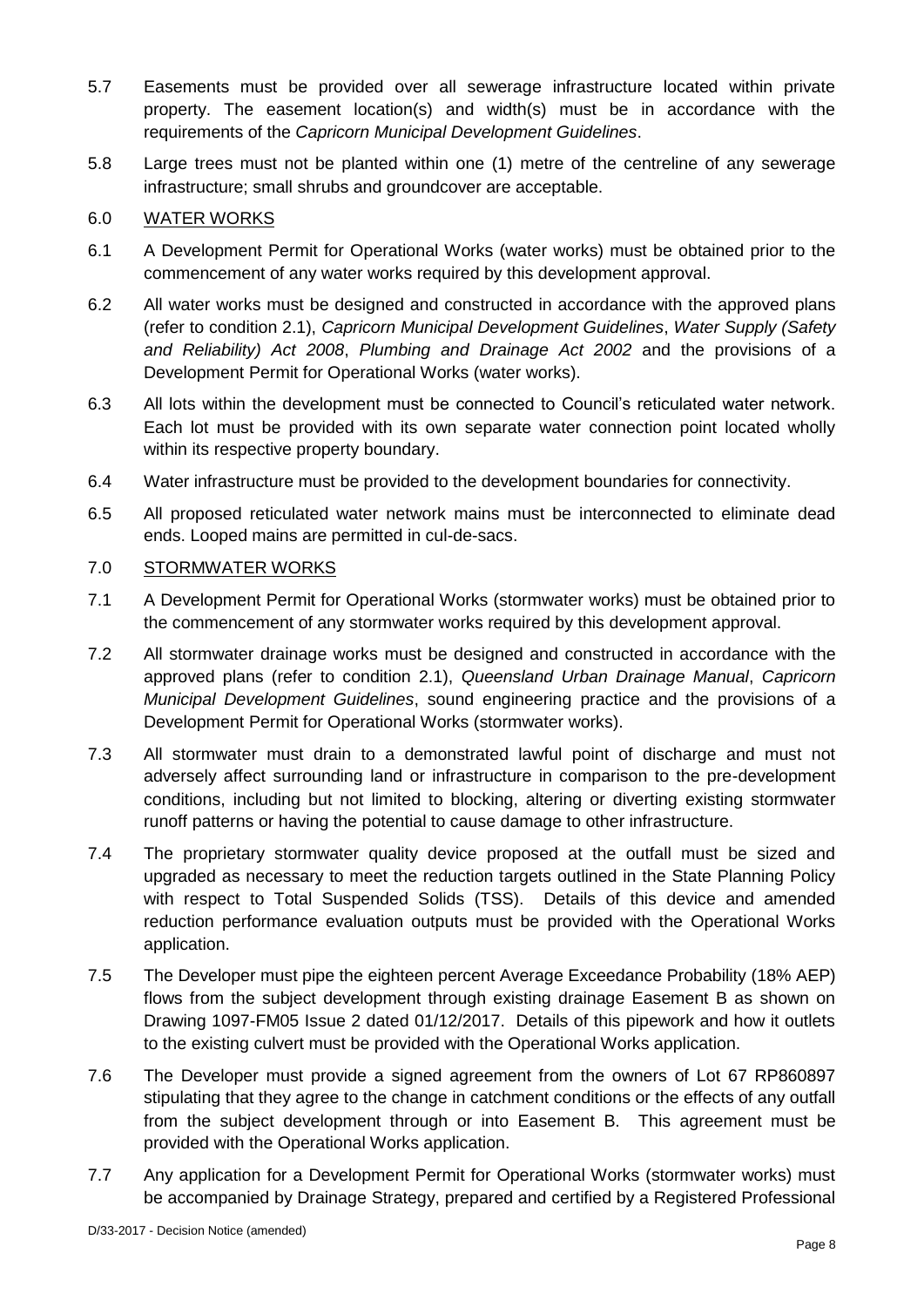Engineer of Queensland, which demonstrates how the major storm flows are conveyed through the subject development to a lawful point of discharge in accordance with the *Queensland Urban Drainage Manual* and the *Capricorn Municipal Development Guidelines*.

- 7.8 Easements must be provided over land required to accommodate the flows associated with the subject development.
- 7.9 Easements must be provided over all land assessed to be within a one per cent (1%) Annual exceedance probability defined flood event, inundation area.
- 7.10 An easement for the purposes of drainage within Lot 67 on RP860897 must be created as part of Stage 8A. Easement documents must accompany the Survey Plan for endorsement by Council, prior to the issue of the Compliance Certificate for the Survey Plan.

#### 8.0 INTER-ALLOTMENT DRAINAGE WORKS

- 8.1 A Development Permit for Operational Works (inter-allotment drainage works) must be obtained prior to the commencement of any drainage works required by this development approval.
- 8.2 All inter-allotment drainage works must be designed and constructed in accordance with the approved plans (refer to condition 2.1), *Queensland Urban Drainage Manual, Capricorn Municipal Development Guidelines*, sound engineering practice and the provisions of a Development Permit for Operational Works (inter-allotment drainage works).
- 8.3 Inter-allotment drainage, must be designed and constructed in accordance with the *Queensland Urban Drainage Manual* and must be provided to any lot where it cannot be satisfactorily demonstrated that roof and allotment runoff associated with development on that lot, could not reasonably be directed to the frontage kerb and channel or alternative lawful point of discharge.
- 8.4 Inter-allotment drainage systems and overland flow paths must be wholly contained within a Council easement, and be in accordance with the minimum widths prescribed in the *Capricorn Municipal Design Guidelines*. Easement documents must accompany the Survey Plan for endorsement by Council, prior to the issue of the Survey Plan Approval Certificate.

## 9.0 SITE WORKS

- 9.1 A Development Permit for Operational Works (site works) must be obtained prior to the commencement of any site works on the development site.
- 9.2 Any application for a Development Permit for Operational Works (site works) must be accompanied by an earthworks plan that clearly identifies the following:
	- 9.2.1 the location of cut and/or fill;
	- 9.2.2 the type of fill to be used and the manner in which it is to be compacted;
	- 9.2.3 the quantum of fill to be deposited or removed and finished cut and/or fill levels;
	- 9.2.4 details of any proposed access routes that are intended to be used to transport fill to or from the development site; and
	- 9.2.5 the maintenance of access roads to and from the development site so that they are free of all cut and/or fill material and cleaned as necessary.
- 9.3 All earthworks must be undertaken in accordance with *Australian Standard AS3798 "Guidelines on earthworks for commercial and residential developments".*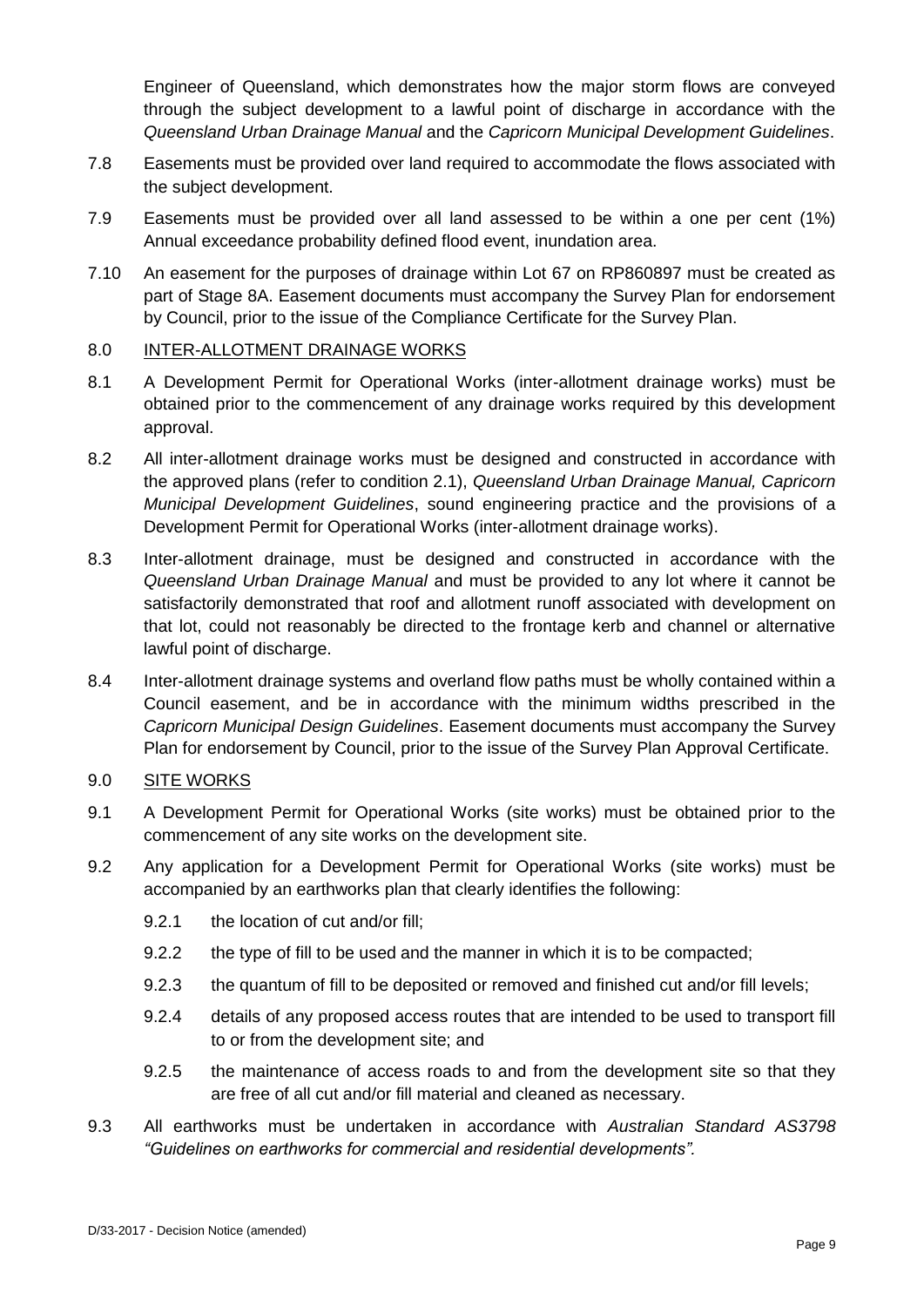- 9.4 Site works must be constructed such that they do not, at any time, in any way restrict, impair or change the natural flow of runoff water, or cause a nuisance or worsening to surrounding land or infrastructure.
- 9.5 Retaining structures above one (1) metre in height that are not incidental works to a Development Permit for Building Works, must not be constructed unless separately and specifically certified by a Registered Professional Engineer of Queensland and must be approved as part of a Development Permit for Operational Works (site works).
- 9.6 Retaining structures close to or crossing sewerage infrastructure must comply with *Queensland Development Code, Mandatory Part 1.4 'Building over or near relevant infrastructure."* The structure must be self-supporting and no additional load must be applied to Council's sewerage infrastructure.
- 9.7 All site works must be undertaken to ensure that there is:
	- 9.7.1 no increase in upstream or downstream flood levels for all levels of immunity up to a one per cent (1%) Annual exceedance probability defined flood event;
	- 9.7.2 no increase in velocity profiles, for which no remedy exists to prevent erosion and/or scouring. In the event that modelling shows non-compliance with the above, works must be undertaken within the system to satisfy the above criteria for development; and
	- 9.7.3 a lawful point of discharge to which the approved works drain during the construction phase.

Easements will be required over any other land to accommodate the flows.

#### 10.0 **ELECTRICITY**

- 10.1 Underground electricity services must be provided to each lot in accordance with the approved Operational Works Plans and the standards and requirements of the relevant service provider.
- 10.2 Evidence of acceptance of the works from the relevant service provider must be provided to Council, prior to the issue of the Compliance Certificate for the Survey Plan.

## 11.0 TELECOMMUNICATIONS

- 11.1 Underground telecommunications services must be provided to each lot in accordance with the approved Operational Works Plans and the standards and requirements of the relevant service provider. Unless otherwise stipulated by telecommunications legislation at the time of installation, this includes all necessary pits and pipes, and conduits that provide a connection to the telecommunications network.
- 11.2 Evidence of acceptance of the works from the relevant service provider must be provided to Council, prior to the issue of the Survey Plan Approval Certificate.

#### 12.0 ASSET MANAGEMENT

- 12.1 Any alteration necessary to electricity, telephone, water mains, sewerage mains, and/or public utility installations resulting from the development or in connection with the development, must be undertaken and completed at no cost to Council.
- 12.2 Any damage to existing stormwater, water supply and sewerage infrastructure, kerb and channel, pathway or roadway (including removal of concrete slurry from public land and Council infrastructure), that occurs while any works are being carried out in association with this development approval must be repaired at full cost to the developer. This includes the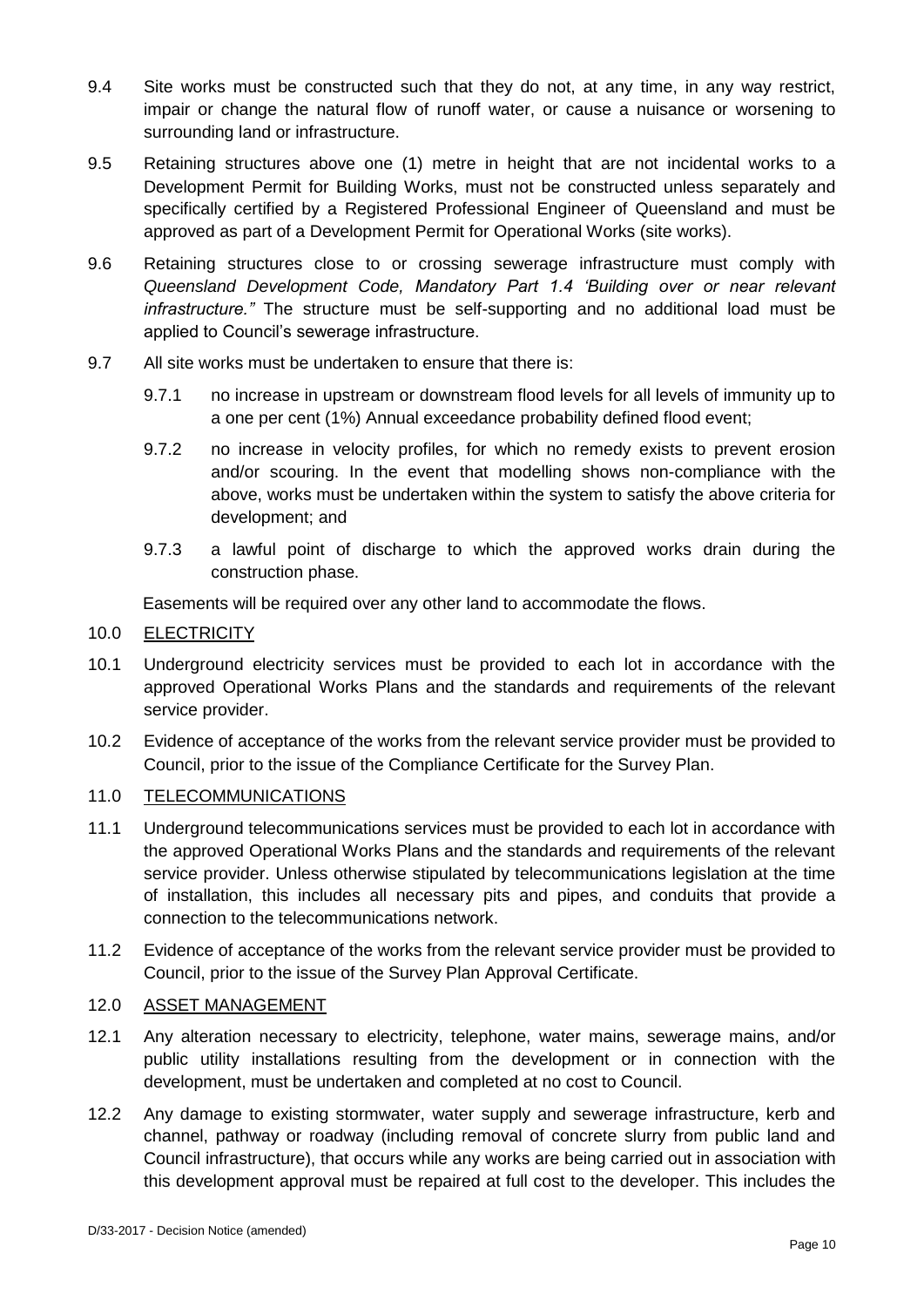reinstatement of any existing traffic signs or pavement markings that may have been removed or damaged.

12.3 'As Constructed' information pertaining to assets to be handed over to Council and those which may have an impact on Council's existing and future assets must be provided prior to the issue of the Compliance Certificate for the Survey Plan. This information must be provided in accordance with the Asset Design and As Constructed Manual (ADAC).

## 13.0 ENVIRONMENTAL

- 13.1 Any application for a Development Permit for Operational Works must be accompanied by an Erosion and Sediment Control Plan that addresses, but is not limited to, the following:
	- (i) objectives;
	- (ii) site location and topography
	- (iii) vegetation;
	- (iv) site drainage;
	- (v) soils;
	- (vi) erosion susceptibility;
	- (vii) erosion risk;
	- (viii) concept;
	- (ix) design; and
	- (x) implementation,

for the construction and post-construction phases of work.

- 13.2 The Erosion Control and Stormwater Control Management Plan prepared by a Registered Professional Engineer of Queensland in accordance with the *Capricorn Municipal Design Guidelines*, must be implemented, monitored and maintained for the duration of the works, and until all exposed soil areas are permanently stabilised (for example, turfed, hydromulched, concreted, landscaped). The plan must be available on-site for inspection by Council Officers whilst all works are being carried out.
- 13.3 All dead and damaged timber must be removed from the Residential Area during construction of the subdivision and prior to the issue of the Compliance Certificate for the Survey Plan.

## 14.0 OPERATING PROCEDURES

14.1 All construction materials, waste, waste skips, machinery and contractors' vehicles must be located and stored or parked within the development site. Storage of materials, or parking of construction machinery or contractors' vehicles must not occur within Belmont Road.

## ADVISORY NOTES

## NOTE 1. Aboriginal Cultural Heritage

It is advised that under section 23 of the *Aboriginal Cultural Heritage Act 2003*, a person who carries out an activity must take all reasonable and practicable measures to ensure the activity does not harm Aboriginal cultural heritage (the "cultural heritage duty of care"). Maximum penalties for breaching the duty of care are listed in the Aboriginal cultural heritage legislation. The information on Aboriginal cultural heritage is available on the Department of Aboriginal and Torres Strait Islander and Partnerships website [www.datsip.qld.gov.au.](http://www.datsip.qld.gov.au/)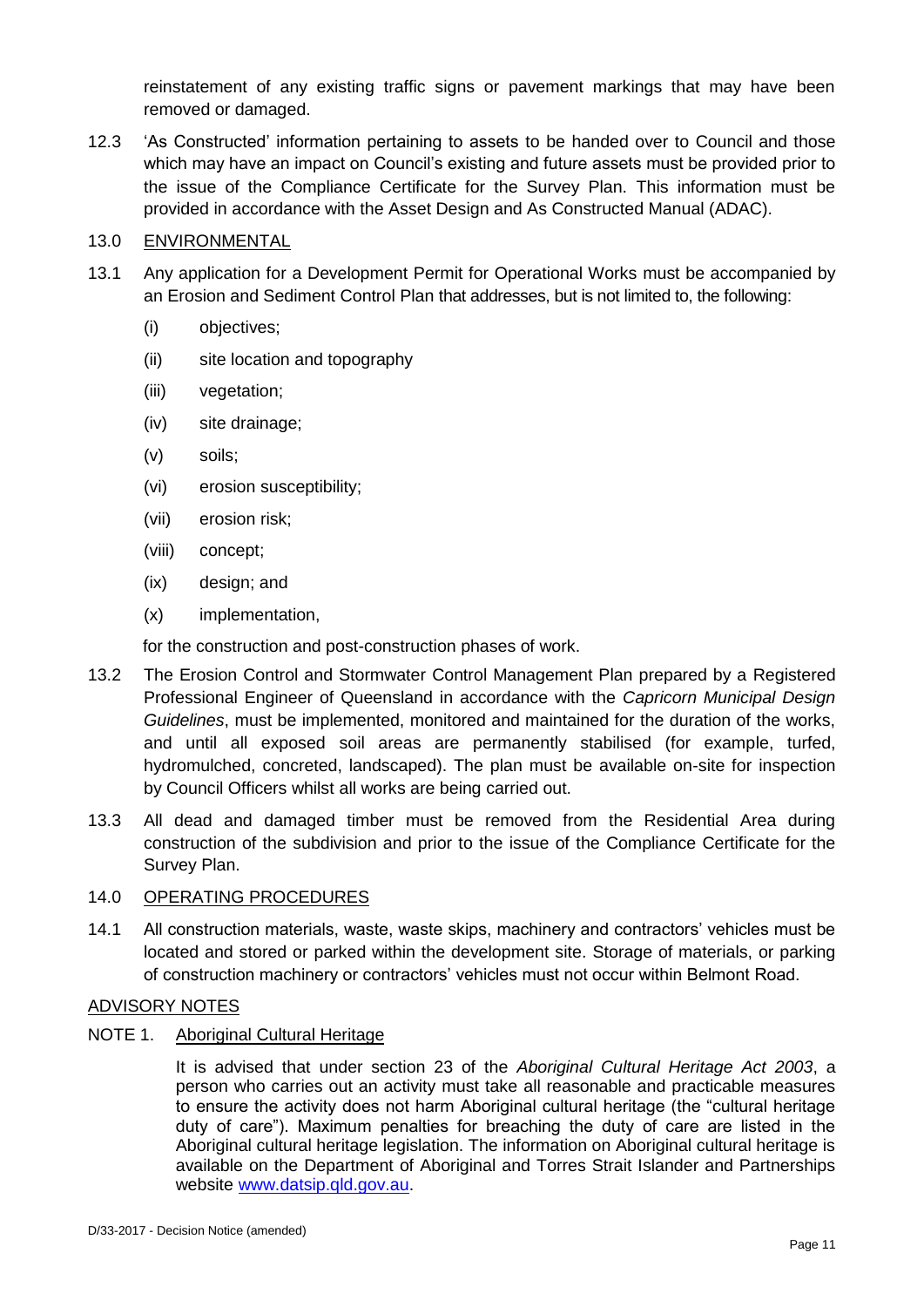## NOTE 2. General Environmental Duty

General environmental duty under the *Environmental Protection Act 1994* prohibits unlawful environmental nuisance caused by noise, aerosols, particles, dust, ash, fumes, light, odour or smoke beyond the boundaries of the development site during all stages of the development including earthworks, construction and operation.

#### NOTE 3. General Safety Of Public During Construction

The *Work Health and Safety Act 2011* and *Manual of Uniform Traffic Control Devices* must be complied with in carrying out any construction works, and to ensure safe traffic control and safe public access in respect of works being constructed on a road.

## NOTE 4. Infrastructure Charges Notice

This application is subject to infrastructure charges in accordance with Council policies. The charges are presented on an Infrastructure Charges Notice.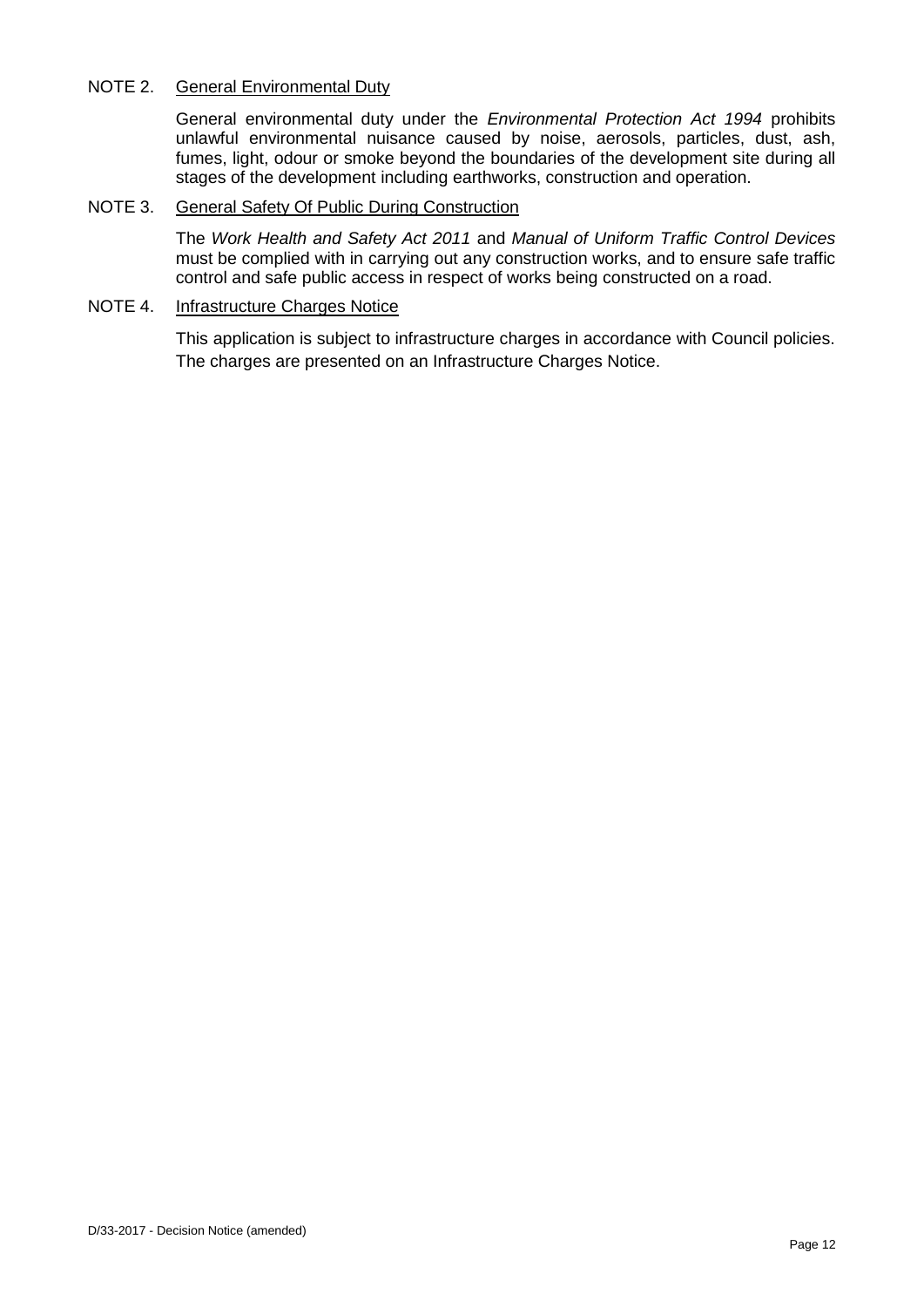**Attachment 2 - Appeal Rights Appeal Rights** 

*PLANNING ACT 2016 PLANNING ACT 2016*

The following is an extract from the *Planning Act 2016 (Chapter 6)*

Council

#### *Appeal rights*

#### *229 Appeals to tribunal or P&E Court*

- (1) Schedule 1 states—
	- (a) matters that may be appealed to— (i)either a tribunal or the P&E Court; or (ii)only a tribunal; or
		- (iii)only the P&E Court; and
	- (b) the person—
		- (i)who may appeal a matter (the **appellant**); and (ii)who is a respondent in an appeal of the matter; and (iii)who is a co-respondent in an appeal of the matter; and
		- (iv)who may elect to be a co-respondent in an appeal of the matter.
- (2) An appellant may start an appeal within the appeal period.
- (3) The **appeal period** is—
	- (a) for an appeal by a building advisory agency—10 business days after a decision notice for the decision is given to the agency or
	- (b) for an appeal against a deemed refusal—at any time after the deemed refusal happens; or
	- (c) for an appeal against a decision of the Minister, under chapter 7, part 4, to register premises or to renew the registration of premises—20 business days after a notice is published under section 269(3)(a) or (4); or
	- (d) for an appeal against an infrastructure charges notice— 20 business days after the infrastructure charges notice is given to the person; or
	- (e) for an appeal about a deemed approval of a development application for which a decision notice has not been given—30 business days after the applicant gives the deemed approval notice to the assessment manager; or
	- (f) for any other appeal—20 business days after a notice of the decision for the matter, including an enforcement notice, is given to the person.
	- Note—

See the P&E Court Act for the court's power to extend the appeal period.

- (4) Each respondent and co-respondent for an appeal may be heard in the appeal.
- (5) If an appeal is only about a referral agency's response, the assessment manager may apply to the tribunal or P&E Court to withdraw from the appeal.
- (6) To remove any doubt, it is declared that an appeal against an infrastructure charges notice must not be about—
	- (a) the adopted charge itself; or
	- (b) for a decision about an offset or refund—
		- (i) the establishment cost of trunk infrastructure identified in a LGIP; or
		- (ii) the cost of infrastructure decided using the method
	- included in the local government's charges resolution.

#### **230 Notice of appeal**

- (1) An appellant starts an appeal by lodging, with the registrar of the tribunal or P&E Court, a notice of appeal that— (a) is in the approved form; and
	- (b) succinctly states the grounds of the appeal.
- (2) The notice of appeal must be accompanied by the required fee.
- (3) The appellant or, for an appeal to a tribunal, the registrar must, within the service period, give a copy of the notice of appeal to—
	- (a) the respondent for the appeal; and
	- (b) each co-respondent for the appeal; and
- (c) for an appeal about a development application under schedule 1, table 1, item 1—each principal submitter for the development application; and
- (d) for an appeal about a change application under schedule 1, table 1, item 2—each principal submitter for the change application; and
- (e) each person who may elect to become a co-respondent for the appeal, other than an eligible submitter who is not a principal submitter in an appeal under paragraph (c) or (d); and
- (f) for an appeal to the P&E Court—the chief executive; and
- (g) for an appeal to a tribunal under another Act—any other
- person who the registrar considers appropriate.
- (4) The **service period** is—
	- (a) if a submitter or advice agency started the appeal in the P&E Court-2 business days after the appeal is started; or
	- (b) otherwise—10 business days after the appeal is started.
- (5) A notice of appeal given to a person who may elect to be a co-respondent must state the effect of subsection
- (6) A person elects to be a co-respondent by filing a notice of election, in the approved form, within 10 business days after the notice of appeal is given to the person*.*

#### **231 Other appeals**

- (1) Subject to this chapter, schedule 1 and the P&E Court Act, unless the Supreme Court decides a decision or other matter under this Act is affected by jurisdictional error, the decision or matter is non-appealable.
- (2) The Judicial Review Act 1991, part 5 applies to the decision or matter to the extent it is affected by jurisdictional error.
- (3) A person who, but for subsection (1) could have made an application under the Judicial Review Act 1991 in relation to the decision or matter, may apply under part 4 of that Act for a statement of reasons in relation to the decision or matter.
- (4) In this section— **decision** includes—
	- (a) conduct engaged in for the purpose of making a decision; and
	- (b) other conduct that relates to the making of a decision; and
	- (c) the making of a decision or the failure to make a decision; and
	- (d) a purported decision; and
	- (e) a deemed refusal.
- **non-appealable**, for a decision or matter, means the decision or matter—
	- (a) is final and conclusive; and
	- (b) may not be challenged, appealed against, reviewed, quashed, set aside or called into question in any other way under the Judicial Review Act 1991 or otherwise, whether by the Supreme Court, another court, a tribunal or another entity; and
	- (c) is not subject to any declaratory, injunctive or other order of the Supreme Court, another court, a tribunal or another entity on any ground.

#### **232 Rules of the P&E Court**

- (1) A person who is appealing to the P&E Court must comply with the rules of the court that apply to the appeal.
- (2) However, the P&E Court may hear and decide an appeal even if the person has not complied with rules of the P&E Court.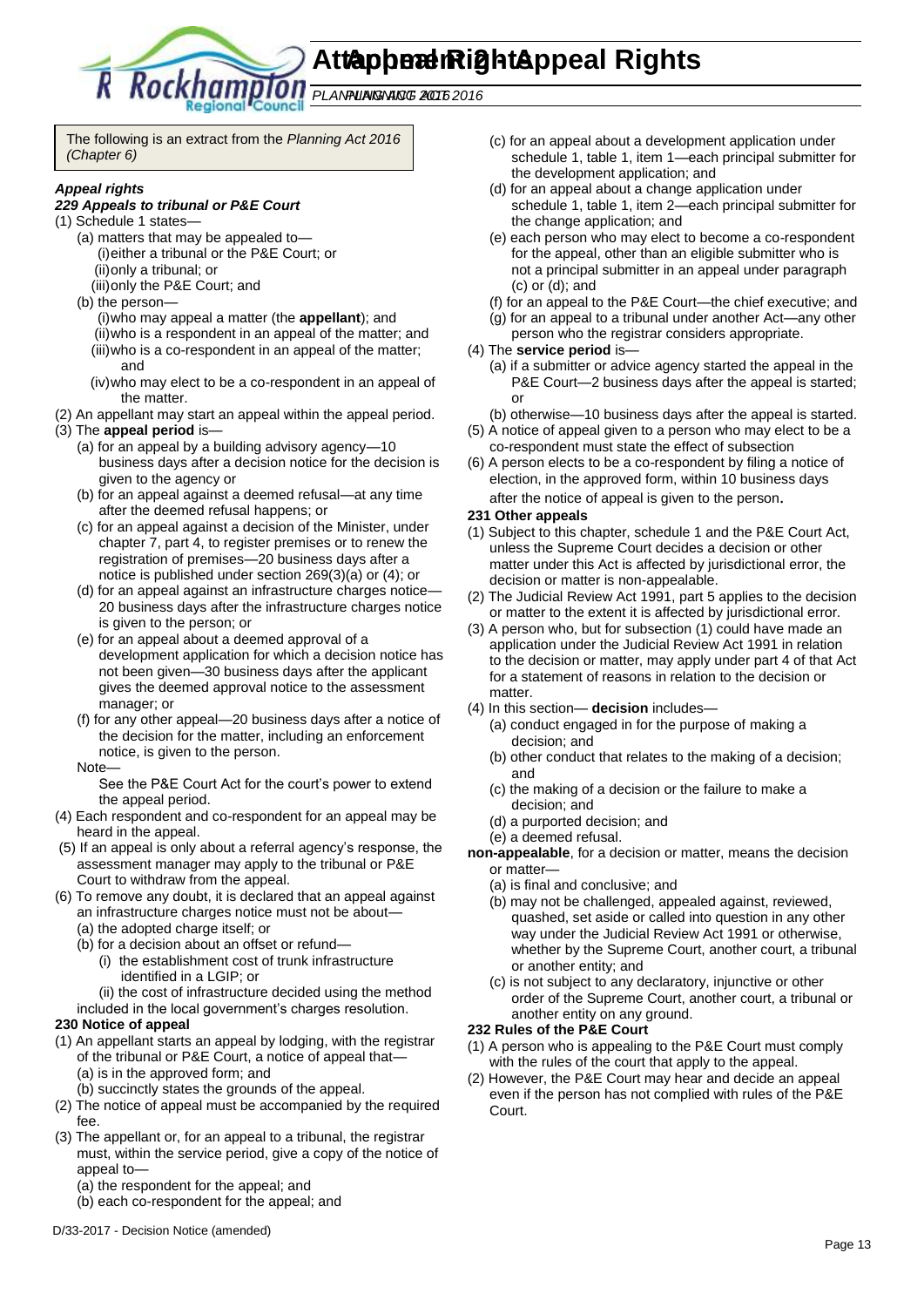## **Schedule 1**

#### **Appeals section 229**

#### **1 Appeal rights and parties to appeals**

- (1) Table 1 states the matters that may be appealed to—(a) the P&E court; or (b) a tribunal.
- (2) However, table 1 applies to a tribunal only if the matter involves—
	- (a) the refusal, or deemed refusal of a development application, for—
	- (i) a material change of use for a classified building; or
	- (ii) operational work associated with building work, a retaining wall, or a tennis court; or (b) a provision of a development approval for—
	- (i) a material change of use for a classified building; or
- (ii) operational work associated with building work, a retaining wall, or a tennis court; or
	- (c) if a development permit was applied for—the decision to give a preliminary approval for—
		- (i) a material change of use for a classified building; or
		- (ii) operational work associated with building work, a retaining wall, or a tennis court; or
	- (d) a development condition if—
		- (i) the development approval is only for a material change of use that involves the use of a building classified under the Building Code as a class 2 building; and
		- (ii) the building is, or is proposed to be, not more than 3 storeys; and
		- (iii) the proposed development is for not more than 60 sole-occupancy units; or
	- (e) a decision for, or a deemed refusal of, an extension application for a development approval that is only for a material change of use of a classified building; or
	- (f) a decision for, or a deemed refusal of, a change application for a development approval that is only for a material change of use of a classified building; or
	- (g) a matter under this Act, to the extent the matter relates to—
	- (i) the Building Act, other than a matter under that Act that may or must be decided by the Queensland Building and Construction Commission; or
	- (ii) the Plumbing and Drainage Act, part 4 or 5; or
	- (h) a decision to give an enforcement notice in relation to a matter under paragraphs (a) to (g); or
	- (i) a decision to give an infrastructure charges notice; or
	- (j) the refusal, or deemed refusal, of a conversion application; or
	- (k) a matter that, under another Act, may be appealed to the tribunal; or
	- (l) a matter prescribed by regulation.
- (3) Also, table 1 does not apply to a tribunal if the matter
- involves—
	- (a) for a matter in subsection  $(2)(a)$  to  $(d)$ 
		- (i) a development approval for which the development application required impact assessment; and
		- (ii) a development approval in relation to which the assessment manager received a properly made submission for the development application; or
	- (b) a provision of a development approval about the identification or inclusion, under a variation approval, of a matter for the development.
- (4) Table 2 states the matters that may be appealed only to the P&E Court.
- (5) Table 3 states the matters that may be appealed only to the tribunal.
- (6) In each table—
	- (a) column 1 states the appellant in the appeal; and
	- (b) column 2 states the respondent in the appeal; and
	- (c) column 3 states the co-respondent (if any) in the appeal; and
	- (d) column 4 states the co-respondents by election (if any) in the appeal.
- (7) If the chief executive receives a notice of appeal under section 230(3)(f), the chief executive may elect to be a corespondent in the appeal.

| Table 1                                                                                                                                                                                                                                                                                                                                                                                                            |                           |                                                                                                    |                                                                                                                                                                                             |  |
|--------------------------------------------------------------------------------------------------------------------------------------------------------------------------------------------------------------------------------------------------------------------------------------------------------------------------------------------------------------------------------------------------------------------|---------------------------|----------------------------------------------------------------------------------------------------|---------------------------------------------------------------------------------------------------------------------------------------------------------------------------------------------|--|
| Appeals to the P&E Court and, for certain matters, to a tribunal<br>1. Development applications<br>An appeal may be made against-<br>(a) the refusal of all or part of the development application; or<br>(b) the deemed refusal of the development application; or<br>(c) a provision of the development approval; or<br>(d) if a development permit was applied for-the decision to give a preliminary approval. |                           |                                                                                                    |                                                                                                                                                                                             |  |
| Column 1<br>Appellant                                                                                                                                                                                                                                                                                                                                                                                              | Column 2<br>Respondent    | Column 3<br>Co-respondent<br>(if any)                                                              | Column 4<br>Co-respondent by election<br>(if any)                                                                                                                                           |  |
| The applicant                                                                                                                                                                                                                                                                                                                                                                                                      | The assessment<br>manager | If the appeal is about<br>a concurrence<br>agency's referral<br>response-the<br>concurrence agency | 1 A concurrence agency that is<br>not a co-respondent<br>2 If a chosen Assessment<br>manager is the respondent-<br>the prescribed assessment<br>manager<br>3 Any eligible advice agency for |  |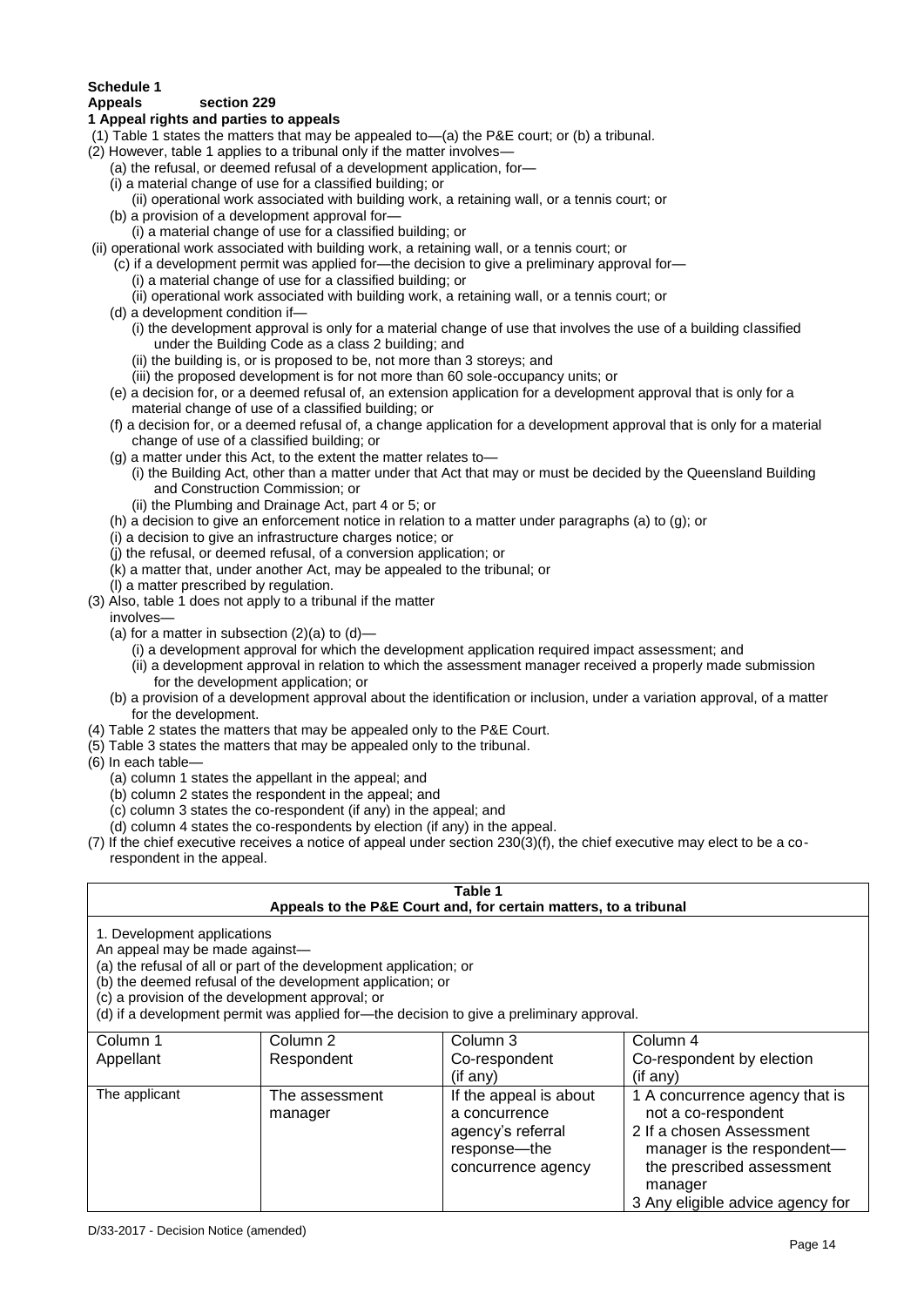| Table 1<br>Appeals to the P&E Court and, for certain matters, to a tribunal                                                                                                                                                                                                                                                                                                                                                                                                                                                                                                                                                                                                                                                                                                                                                                                                                                                                            |                                   |                                                                 |                                                                                                                                                                                                                                                                                                                                                 |  |
|--------------------------------------------------------------------------------------------------------------------------------------------------------------------------------------------------------------------------------------------------------------------------------------------------------------------------------------------------------------------------------------------------------------------------------------------------------------------------------------------------------------------------------------------------------------------------------------------------------------------------------------------------------------------------------------------------------------------------------------------------------------------------------------------------------------------------------------------------------------------------------------------------------------------------------------------------------|-----------------------------------|-----------------------------------------------------------------|-------------------------------------------------------------------------------------------------------------------------------------------------------------------------------------------------------------------------------------------------------------------------------------------------------------------------------------------------|--|
|                                                                                                                                                                                                                                                                                                                                                                                                                                                                                                                                                                                                                                                                                                                                                                                                                                                                                                                                                        |                                   |                                                                 | the application<br>4 Any eligible submitter for the<br>application                                                                                                                                                                                                                                                                              |  |
| 2. Change applications<br>An appeal may be made against-<br>(a) a responsible entity's decision for a change application, other than a decision made by the P&E court; or<br>(b) a deemed refusal of a change application.                                                                                                                                                                                                                                                                                                                                                                                                                                                                                                                                                                                                                                                                                                                             |                                   |                                                                 |                                                                                                                                                                                                                                                                                                                                                 |  |
| Column 1<br>Appellant                                                                                                                                                                                                                                                                                                                                                                                                                                                                                                                                                                                                                                                                                                                                                                                                                                                                                                                                  | Column <sub>2</sub><br>Respondent | Column 3<br>Co-respondent<br>(if any)                           | Column 4<br>Co-respondent by election<br>(if any)                                                                                                                                                                                                                                                                                               |  |
| 1 The applicant<br>2 If the responsible<br>entity is the<br>assessment<br>manager-an<br>affected entity that<br>gave a pre-request<br>notice or response<br>notice                                                                                                                                                                                                                                                                                                                                                                                                                                                                                                                                                                                                                                                                                                                                                                                     | The responsible<br>entity         | If an affected entity<br>starts the appeal-the<br>applicant     | 1 A concurrence agency for the<br>development application<br>2 If a chosen assessment<br>manager is the respondent-<br>the prescribed assessment<br>manager<br>3 A private certifier for the<br>development application<br>4 Any eligible advice agency for<br>the change application<br>5 Any eligible submitter for the<br>change application |  |
| 3. Extension applications<br>An appeal may be made against-<br>(a) the assessment manager's decision about an extension application; or<br>(b) a deemed refusal of an extension application.                                                                                                                                                                                                                                                                                                                                                                                                                                                                                                                                                                                                                                                                                                                                                           |                                   |                                                                 |                                                                                                                                                                                                                                                                                                                                                 |  |
| Column 1<br>Appellant                                                                                                                                                                                                                                                                                                                                                                                                                                                                                                                                                                                                                                                                                                                                                                                                                                                                                                                                  | Column <sub>2</sub><br>Respondent | Column 3<br>Co-respondent<br>(if any)                           | Column 4<br>Co-respondent by election<br>(if any)                                                                                                                                                                                                                                                                                               |  |
| 1 The applicant<br>1<br>For a matter other<br>2<br>than a deemed<br>refusal of an<br>extension<br>application $-$ a<br>concurrence<br>agency, other than<br>the chief executive,<br>for the application                                                                                                                                                                                                                                                                                                                                                                                                                                                                                                                                                                                                                                                                                                                                                | The assessment<br>manager         | If a concurrence<br>agency starts the<br>appeal - the applicant | If a chosen assessment<br>manager is the respondent - the<br>prescribed assessment manager                                                                                                                                                                                                                                                      |  |
| 4. Infrastructure charges notices<br>An appeal may be made against an infrastructure charges notice on 1 or more of the following grounds<br>a) The notice involved an error relating to $-$<br>(i) The application of the relevant adopted charge; or<br>Examples of errors in applying an adopted charge -<br>The incorrect application of gross floor area for a non-residential development<br>Applying an incorrect 'use category', under a regulation, to the development<br>The working out of extra demands, for section 120; or<br>(i)<br>An offset or refund; or<br>(ii)<br>b) The was no decision about an offset or refund; or<br>c) If the infrastructure charges notice states a refund will be given - the timing for giving the refund; or<br>d) The amount of the charge is so unreasonable that no reasonable relevant local government could have<br>imposed the amount.<br>Column 1<br>Column <sub>2</sub><br>Column 3<br>Column 4 |                                   |                                                                 |                                                                                                                                                                                                                                                                                                                                                 |  |
| Appellant                                                                                                                                                                                                                                                                                                                                                                                                                                                                                                                                                                                                                                                                                                                                                                                                                                                                                                                                              | Respondent                        | Co-respondent<br>(if any)                                       | Co-respondent by election<br>(if any)                                                                                                                                                                                                                                                                                                           |  |
| The person given the                                                                                                                                                                                                                                                                                                                                                                                                                                                                                                                                                                                                                                                                                                                                                                                                                                                                                                                                   | The local government              |                                                                 |                                                                                                                                                                                                                                                                                                                                                 |  |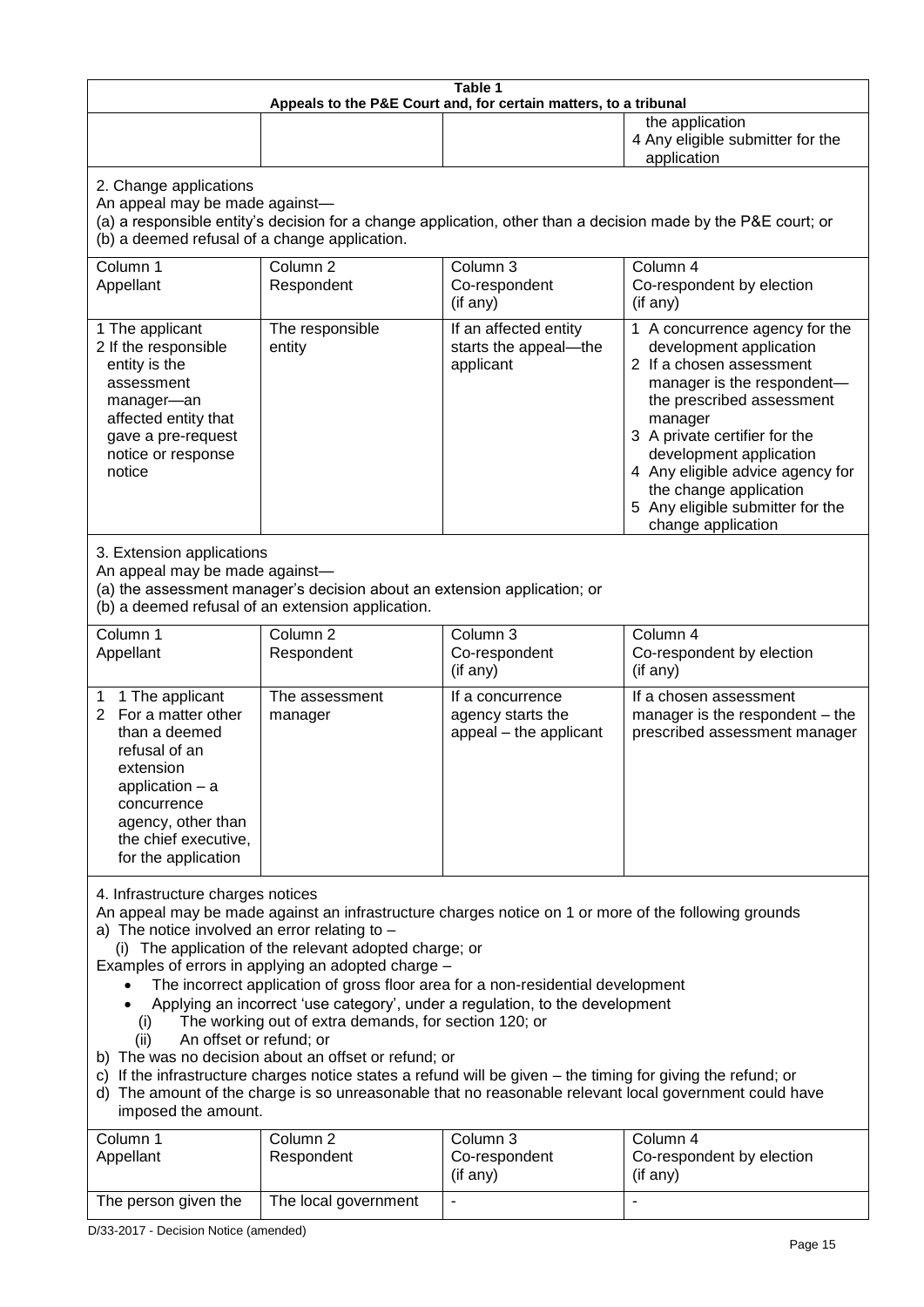| Table 1<br>Appeals to the P&E Court and, for certain matters, to a tribunal                                                                                                                                                                                                       |                                                                         |                                                                           |                                                                                                                                                                                                                        |  |
|-----------------------------------------------------------------------------------------------------------------------------------------------------------------------------------------------------------------------------------------------------------------------------------|-------------------------------------------------------------------------|---------------------------------------------------------------------------|------------------------------------------------------------------------------------------------------------------------------------------------------------------------------------------------------------------------|--|
| Infrastructure charges<br>notice                                                                                                                                                                                                                                                  | that gave the<br>infrastructure charges<br>notice                       |                                                                           |                                                                                                                                                                                                                        |  |
| 5. Conversion applications<br>An appeal may be made against-<br>(a) the refusal of a conversion application; or                                                                                                                                                                   | (b) a deemed refusal of a conversion application.                       |                                                                           |                                                                                                                                                                                                                        |  |
| Column 1<br>Appellant                                                                                                                                                                                                                                                             | Column <sub>2</sub><br>Respondent                                       | Column 3<br>Co-respondent<br>(if any)                                     | Column 4<br>Co-respondent by election<br>(if any)                                                                                                                                                                      |  |
| The applicant                                                                                                                                                                                                                                                                     | The local government<br>to which the conversion<br>application was made |                                                                           | ä,                                                                                                                                                                                                                     |  |
| 6. Enforcement notices                                                                                                                                                                                                                                                            |                                                                         | An appeal may be made against the decision to give an enforcement notice. |                                                                                                                                                                                                                        |  |
| Column 1<br>Appellant                                                                                                                                                                                                                                                             | Column <sub>2</sub><br>Respondent                                       | Column <sub>3</sub><br>Co-respondent<br>(if any)                          | Column 4<br>Co-respondent by election<br>(if any)                                                                                                                                                                      |  |
| The person given the<br>enforcement notice                                                                                                                                                                                                                                        | The enforcement<br>authority                                            |                                                                           | If the enforcement authority is<br>not the local government for<br>the premises in relation to which<br>the offence is alleged to have<br>happened-the local<br>government                                             |  |
|                                                                                                                                                                                                                                                                                   |                                                                         | Table 2                                                                   |                                                                                                                                                                                                                        |  |
| Appeals to the P&E Court only<br>1. Appeals from tribunal<br>An appeal may be made against a decision of a tribunal, other than a decision under<br>section 252, on the ground of-<br>(a) an error or mistake in law on the part of the tribunal; or<br>(b) jurisdictional error. |                                                                         |                                                                           |                                                                                                                                                                                                                        |  |
| Column 1<br>Appellant                                                                                                                                                                                                                                                             | Column <sub>2</sub><br>Respondent                                       | Column 3<br>Co-respondent<br>(if any)                                     | Column 4<br>Co-respondent by election<br>(if any)                                                                                                                                                                      |  |
| A party to the<br>proceedings for the<br>decision                                                                                                                                                                                                                                 | The other party to the<br>proceedings for the<br>decision               |                                                                           |                                                                                                                                                                                                                        |  |
| 2. Eligible submitter appeals<br>(b) a variation request.                                                                                                                                                                                                                         | application, to the extent that the decision relates to-                |                                                                           | An appeal may be made against the decision to give a development approval, or an approval for a change<br>(a) any part of the development application for the development approval that required impact assessment; or |  |
| Column 1<br>Appellant                                                                                                                                                                                                                                                             | Column <sub>2</sub><br>Respondent                                       | Column 3<br>Co-respondent<br>(if any)                                     | Column 4<br>Co-respondent by election<br>(if any)                                                                                                                                                                      |  |
| 1 For a development<br>application-an                                                                                                                                                                                                                                             | 1 For a development<br>application-the                                  | 1 The applicant<br>2 If the appeal is about                               | Another eligible<br>submitter for the                                                                                                                                                                                  |  |

a concurrence agency's referral response—the concurrence agency application

eligible submitter for the development application 2 For a change application—an eligible submitter for

assessment manager 2 For a change application—the responsible entity

the change application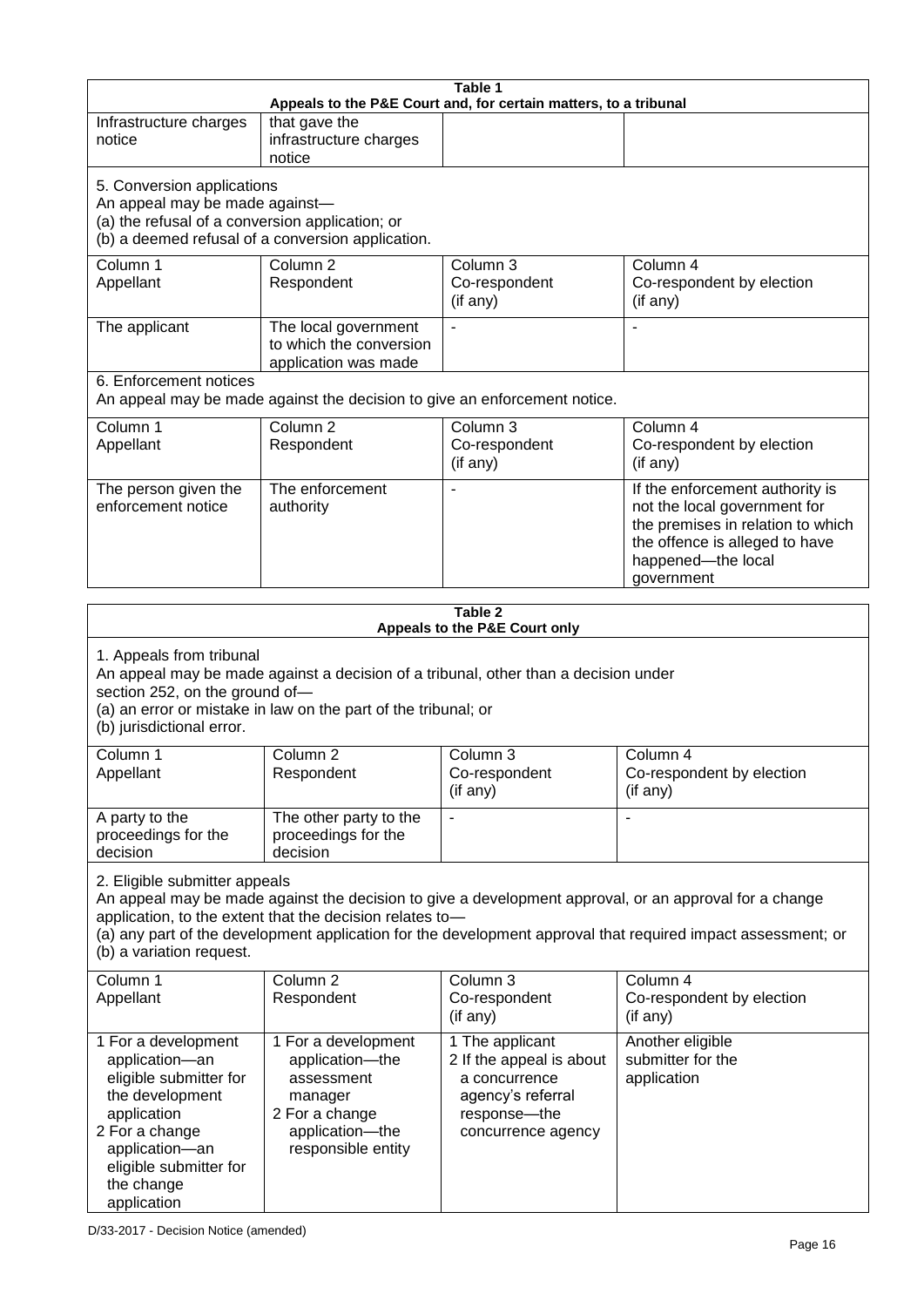#### **Table 2 Appeals to the P&E Court only**

3. Eligible submitter and eligible advice agency appeals

An appeal may be made against a provision of a development approval, or failure to

include a provision in the development approval, to the extent the matter relates to—

(a) any part of the development application or the change application, for the development approval, that required impact assessment; or

(b) a variation request.

| Column 1<br>Appellant                                                                                                                                                                                                                                                                                | Column <sub>2</sub><br>Respondent                                                                                                                                                                    | Column 3<br>Co-respondent<br>(if any)                                                                                   | Column 4<br>Co-respondent by election<br>(if any)                                      |  |
|------------------------------------------------------------------------------------------------------------------------------------------------------------------------------------------------------------------------------------------------------------------------------------------------------|------------------------------------------------------------------------------------------------------------------------------------------------------------------------------------------------------|-------------------------------------------------------------------------------------------------------------------------|----------------------------------------------------------------------------------------|--|
| 1 For a development<br>application-an<br>eligible submitter for<br>the development<br>application<br>2 For a change<br>application-an<br>eligible submitter for<br>the change<br>application<br>3 An eligible advice<br>agency for the<br>development<br>application or change<br>application        | 1 For a development<br>application-the<br>assessment<br>manager<br>2 For a change<br>application-the<br>responsible entity                                                                           | 1 The applicant<br>2 If the appeal is about<br>a concurrence<br>agency's referral<br>response-the<br>concurrence agency | Another eligible submitter for the<br>application                                      |  |
| 4. Compensation claims<br>An appeal may be made against-                                                                                                                                                                                                                                             | (a) a decision under section 32 about a compensation claim; or<br>(b) a decision under section 265 about a claim for compensation; or<br>(c) a deemed refusal of a claim under paragraph (a) or (b). |                                                                                                                         |                                                                                        |  |
| Column 1<br>Appellant                                                                                                                                                                                                                                                                                | Column <sub>2</sub><br>Respondent                                                                                                                                                                    | Column 3<br>Co-respondent<br>(if any)                                                                                   | Column 4<br>Co-respondent by election<br>(if any)                                      |  |
| A person dissatisfied<br>with the decision                                                                                                                                                                                                                                                           | The local<br>government to which<br>the claim was made                                                                                                                                               |                                                                                                                         |                                                                                        |  |
| 5. Registered premises<br>An appeal may be made against a decision of the Minister under chapter 7, part 4.                                                                                                                                                                                          |                                                                                                                                                                                                      |                                                                                                                         |                                                                                        |  |
| Column 1<br>Appellant                                                                                                                                                                                                                                                                                | Column <sub>2</sub><br>Respondent                                                                                                                                                                    | Column 3<br>Co-respondent<br>(if any)                                                                                   | Column 4<br>Co-respondent by election<br>(if any)                                      |  |
| 1 A person given a<br>decision notice about<br>the decision<br>2 If the decision is to<br>register premises or<br>renew the<br>registration of<br>premises-an owner<br>or occupier of<br>premises in the<br>affected area for the<br>registered premises<br>who is dissatisfied<br>with the decision | The Minister                                                                                                                                                                                         | $\blacksquare$                                                                                                          | If an owner or occupier starts the<br>appeal - the owner of the<br>registered premises |  |